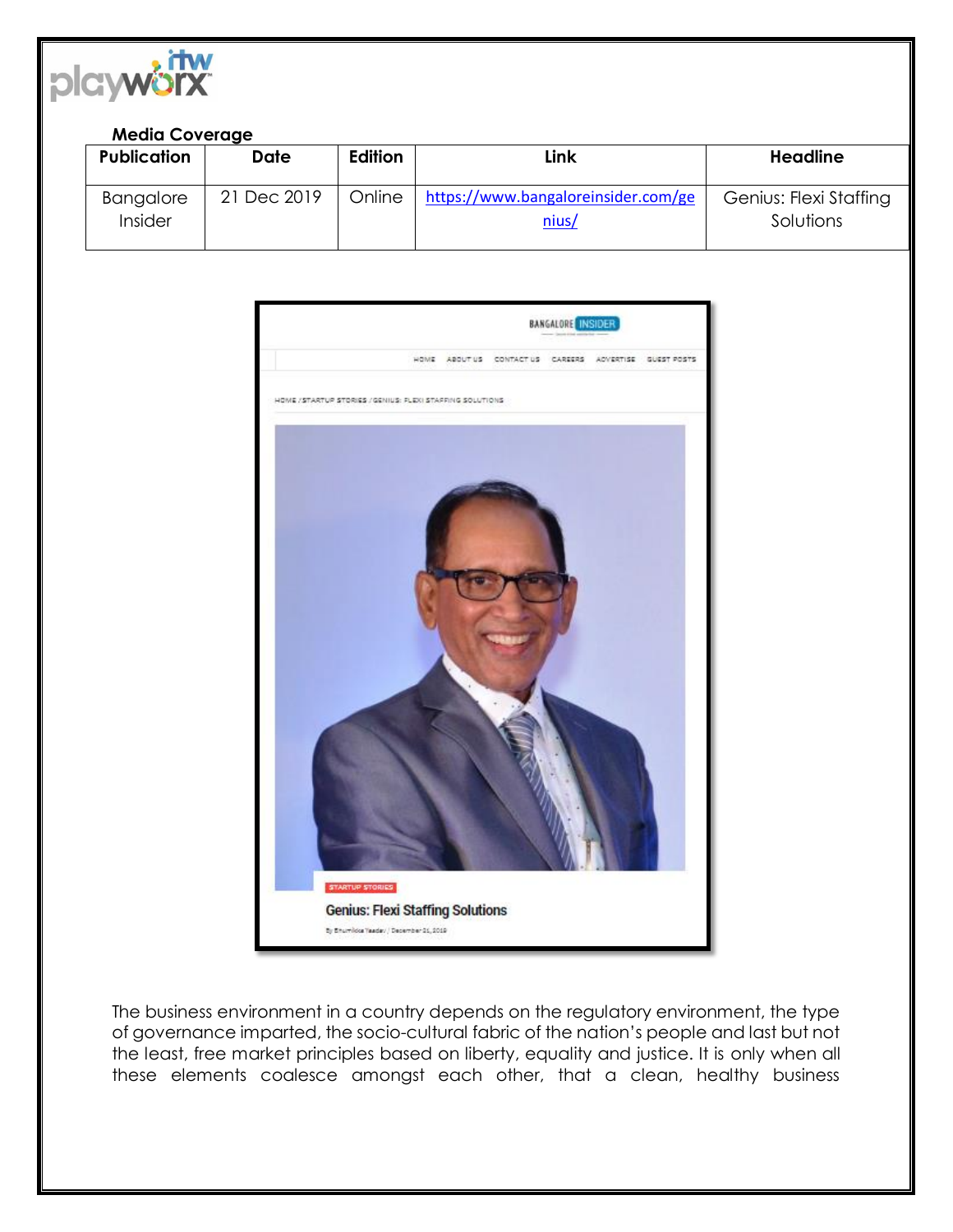

environment is able to provide an impetus to thinkers, innovators and entrepreneurs alike to make sustained progress towards their economic and social goals.

Business is fundamentally about people, amongst many other things.

India, a diverse nation full of people with varying mindsets, beliefs, thoughts and personal and professional skills sometimes feels like a minefield with surprises abound at every corner. The country's regulatory environment leaves a lot to be desired and under such circumstances it is prudent to reason that our entrepreneurs deserve credit simply in starting-up something of their own.

Today, at Bangalore Insider, we interacted with Mr. R.P Yadav, the chairman and managing director of Genius Consultants, who is based in the city of joy, Kolkata with offices spread all over India. The company's focus on Staffing solutions caught our eye in particular because we have never strived to understand how this business segment works. Now, we do.

Responses from Mr.RP Yadav, CMD, Genius Consultants Ltd

## Give a brief info about your company?

Genius is an ISO IEC 27001:2013 certified 26 years young company and started its business operation with Permanent Staffing Solutions as its core competency under the leadership of Mr.R.P.Yadav (Chairman & Managing Director). Subsequently, Genius diversified its operation into Flexi Staffing Solutions which was launched in 2001 that deals with outsourcing of manpower. During the course of its further diversification, Genius has launched five of its featured products, namely Payroll Processing Services, Background Checks & Verification Services, Statutory Compliances Management , Facility Management & Security Services , HRMS & Payroll on Cloud and Training & Development Services.

Genius has managed marquee clients by providing the technical platform for processing the employee's Leave , Attendance, Income Tax, Salary, Statutory, Disbursement, Appraisal , Training etc. Genius has also undertaken integration of biometric and GEO tracking attendance through the mobile device.

What made you start your company and what problem does it solve?

My father used to work for an employment exchange, he used to help people to get a job and because of this he was highly respected. He used to feel very happy about this which probably prompted me to start a business focused on HR Services.

Tell us about yourself, your previous jobs/ventures? What were you doing before this?

I have worked with a few companies such as Johnson & Johnson Ltd, Jay Engineering Works Ltd. & HCL Ltd. for 16 years prior to starting this organization.

Where is your company based out of? Why do you think that is the best place for you? Genius Consultants Ltd. is headquartered in Kolkata but we have 15 offices across India. We have senior professionals who look after Business Development and Operations. Since I have been staying in Kolkata since my childhood, that's the reason why I decided to